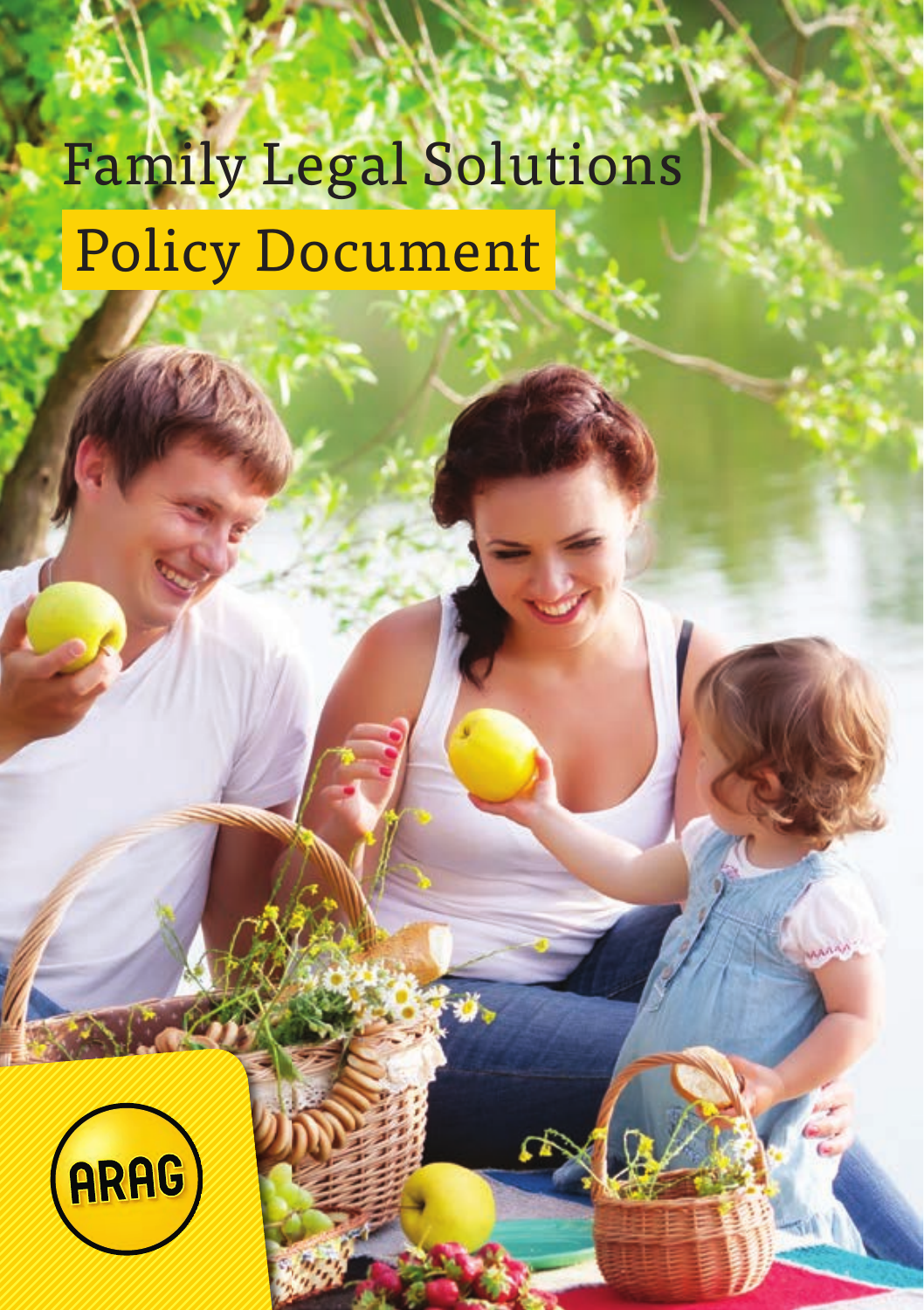## Family Legal Solutions Policy Document

Please read this policy carefully and in full to familiarise yourself with the terms and conditions, as well as the:



Legal and tax advice helpline

Consumer Legal Services website

Claims procedure.

If you are unsure about anything in this document please contact whoever you purchased your policy from.

#### Obtain a claim form

To ask for a claim form call us on 0117 917 1698 between 9am and 5pm weekdays (except bank holidays) or go online at www.arag.co.uk/newclaims

#### Telephone helplines

24/7 legal advice on personal matters within EU law 0344 571 7976

UK tax advice 9am to 5pm weekdays (except bank holidays) 0344 571 7976

Identity theft advice and resolution service 8am to 8pm seven days a week 0333 000 2083

#### Consumer Legal Services

Register today at:

www.araglegal.co.uk and enter the voucher code AFE48BBE98B5 to access the law guide and download legal documents to help with consumer legal matters.

## Main benefits of Family Legal Solutions

Cover empowers you to protect your legal rights in the future. With support from ARAG you and your family could be protected from legal costs arising from:

- employment disputes, such as unfair dismissal or redundancy claims
- disputes over the purchase of goods and services or private sale of goods
- disputes with your neighbour
- pursuing a claim for injury or death against the person or organisation at fault
- a formal enquiry into your personal tax affairs
- identity theft
- defending a prosecution that arises from a road traffic or work-related offence

## Who is ARAG?

Our UK operation provides a nationwide service from our Bristol Head Office. We are part of ARAG SE, a global leader in legal expenses insurance which generates annual premium income in excess of €1.5 billion

It has always been our vision to enable everyone, not just those that can afford it, to assert their legal rights. With this aim in mind we provide innovative and affordable products to both companies and individuals.

We are committed to providing our customers with legal advice and representation throughout a legal problem. We recognise that we will only grow by ensuring that we provide excellent products and an outstanding service to our customers.

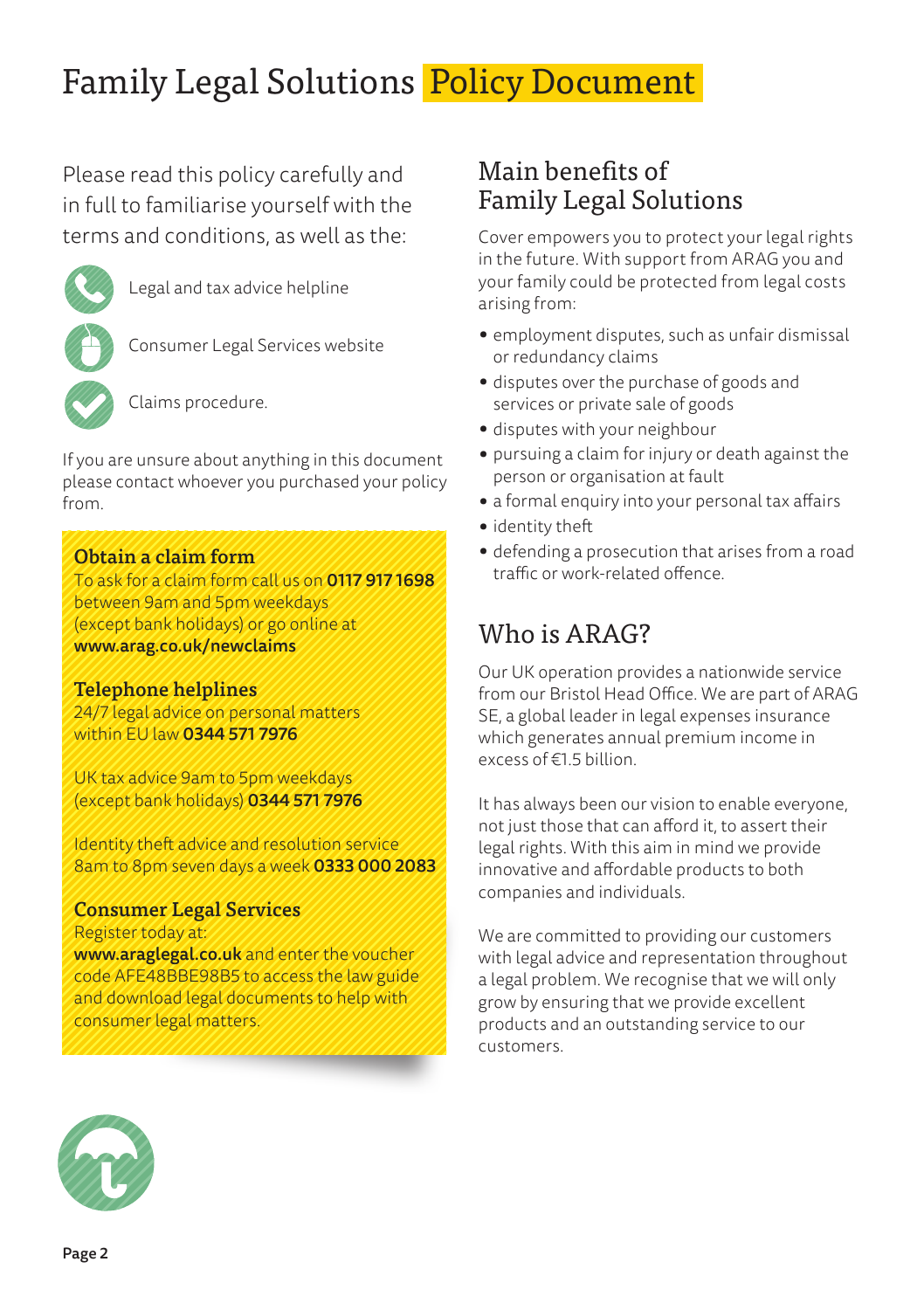## Helplines

All helplines are subject to fair and reasonable use. The level of fair usage will depend on individual circumstances. However, if our advisors consider that your helpline usage is becoming excessive they will tell you. If following that warning usage is not reduced to a more reasonable level, we can refuse to accept further calls.

## Legal and tax advice 0344 571 7976

If you have a legal or tax problem we recommend that you call our confidential legal and tax advice helpline. Legal advice is available 24 hours a day, 7 days a week, and tax advice is available between 9am and 5pm on weekdays (except bank holidays).

The advice covers personal legal matters within EU law or personal tax matters within the UK. Your query will be dealt with by a qualified specialist who is experienced in handling legal and tax-related matters. Use of this service does not constitute reporting of a claim.

## Identity Theft Helpline & Resolution Service

This helpline provides advice to help you keep your identity secure. If you suspect you are a victim of identity theft, our specialist caseworkers can help you to restore your credit rating and correspond with your card issuer, bank or other parties. This service is available from 8am to 8pm seven days a week by calling 0333 000 2083.

## What happens if the insurer cannot meet its liabilities?

AmTrust Europe Limited is covered by the Financial Services Compensation Scheme (FSCS). You may be entitled to compensation up to 90% of the cost of your claim in the unlikely event that the insurer cannot meet its obligations. Further information about compensation scheme arrangements is available at www.fscs.org.uk

## Claims procedure

If you need to make a claim you must notify us as soon as possible.

- 1. Under no circumstances should you instruct your own solicitor or accountant as the insurer will not pay any costs incurred without our agreement.
- 2. You can download a claim form at www.arag.co.uk/newclaims or you can request one by telephoning us on 0117 917 1698 between 9am and 5pm Monday to Friday (except bank holidays).
- 3. Your completed claim form and supporting documentation can be submitted to ARAG by email, post or fax. Further details are set out in the claim form itself. We will send you a written acknowledgment by the end of the next working day after the claim is received.
- 4. Within five working days of receiving all the information needed to assess the availability of cover under the policy, we will write to you either:
	- a) confirming cover under the terms of your policy and advising you of the next steps to progress your claim; or
	- b) if the claim is not covered, explaining in full the reason why and advising whether we can assist in another way.
- 5. When an advisor is appointed they will try to resolve your dispute without delay, arranging mediation whenever appropriate. Matters cannot always be resolved quickly particularly if the other side is slow to cooperate or a legal timetable is decided by the courts.

## Privacy Statement

This is a summary of how we collect, use, share and store personal information. To view our full privacy statement, please see our website www.arag.co.uk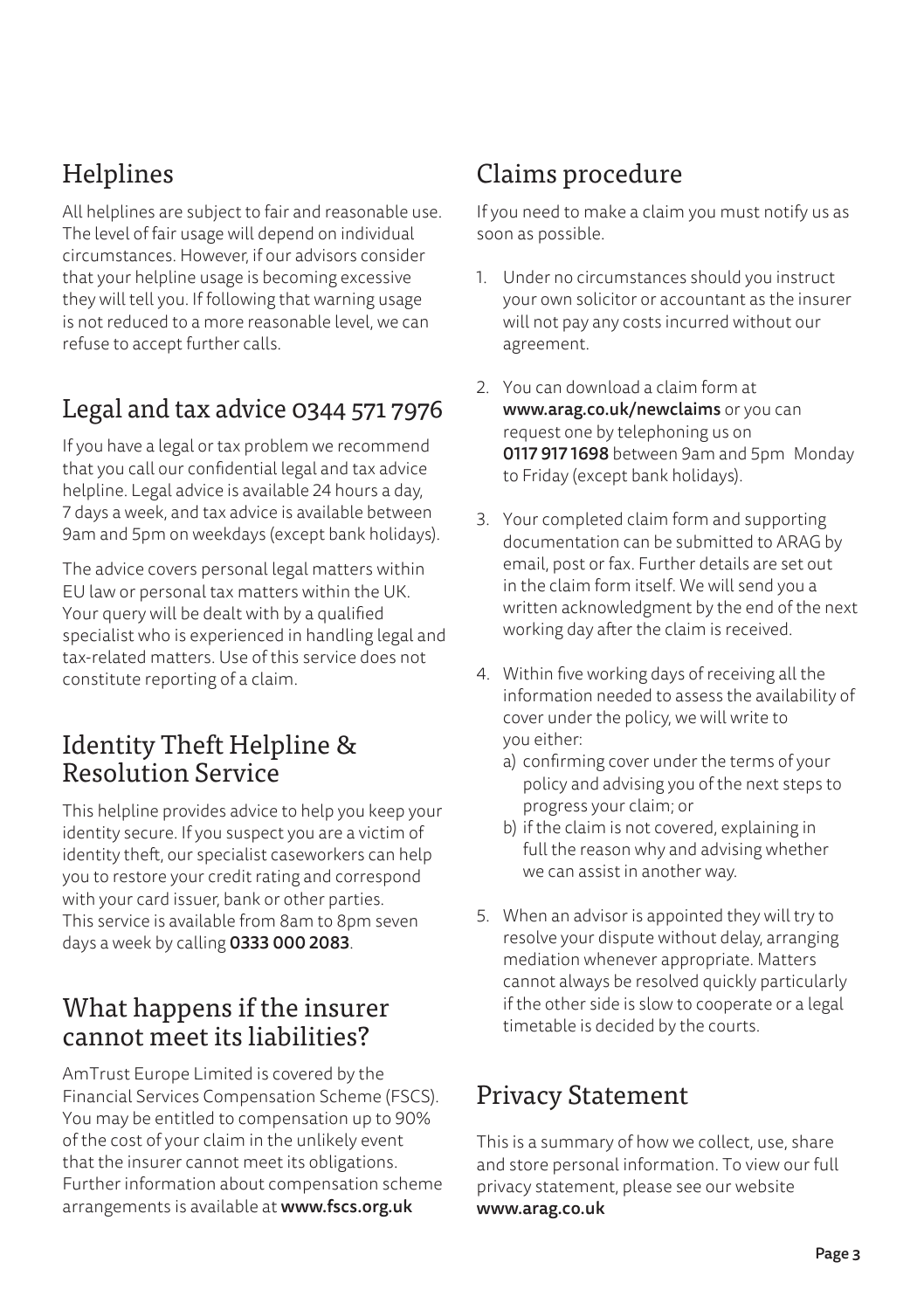#### Collecting personal information

ARAG may be required to collect certain personal or sensitive information which may include name, address, date of birth and if appropriate medical information. We will hold and process this information in accordance with the General Data Protection Regulations.

Should we ask for personal or sensitive information, we undertake that it shall only be used in accordance with our privacy statement. We may also collect information for other parties such as suppliers we appoint to process the handling of a claim.

#### Using personal or sensitive information

The reason we collect personal or sensitive information is to fulfil our contractual and regulatory obligations in providing this insurance product, for example to process premium or handle a claim. To fulfil these obligations, we may need to share personal or sensitive information with other organisations.

We will not disclose personal or sensitive information for any purpose other than the purpose for which it was collected. Please refer to our full privacy statement for full details.

#### Keeping personal information

We shall not keep personal information for any longer than necessary.

#### Your rights

Any person insured by this policy has a number of rights in relation to how we hold personal data including; the right to a copy of the personal date we hold; the right to object to the use of personal data or the withdrawal of previously given consent; the right to have personal data deleted. For a full list of privacy rights and when we will not be able to delete personal data please refer to our full privacy statement.

## Family Legal Solutions

This policy is evidence of the contract between you and the insurer. The policy and schedule shall be read together as one document.

Terms that appear in bold type have special meanings. Please read **Meaning of words & terms** for more information.

#### Your policy cover

Following an Insured event the insurer will pay the insured's legal costs & expenses up to £50,000 (including the cost of appeals) for all claims related by time or originating cause, subject to all of the following requirements being met:

- 1) You have paid the insurance premium.
- 2) The insured keeps to the terms of this policy and cooperates fully with us.
- 3) The Insured event happens within the territorial limit.
- 4) The claim
	- a) always has reasonable prospects of success and
	- b) is reported to us
		- i) during the **period of insurance** and
		- ii) as soon as the *insured* first becomes aware of circumstances which could give rise to a claim.
- 5) Unless there is a conflict of interest the insured always agrees to use the appointed advisor chosen by us in any claim
	- a) to be heard by the small claims court and/or
	- b) before proceedings have been or need to be issued.
- 6) Any dispute will be dealt with through mediation or by a court, tribunal, Advisory Conciliation and Arbitration Service or a relevant regulatory body agreed with us.

A claim is considered to be reported to us when we have received the insured's fully completed claim form.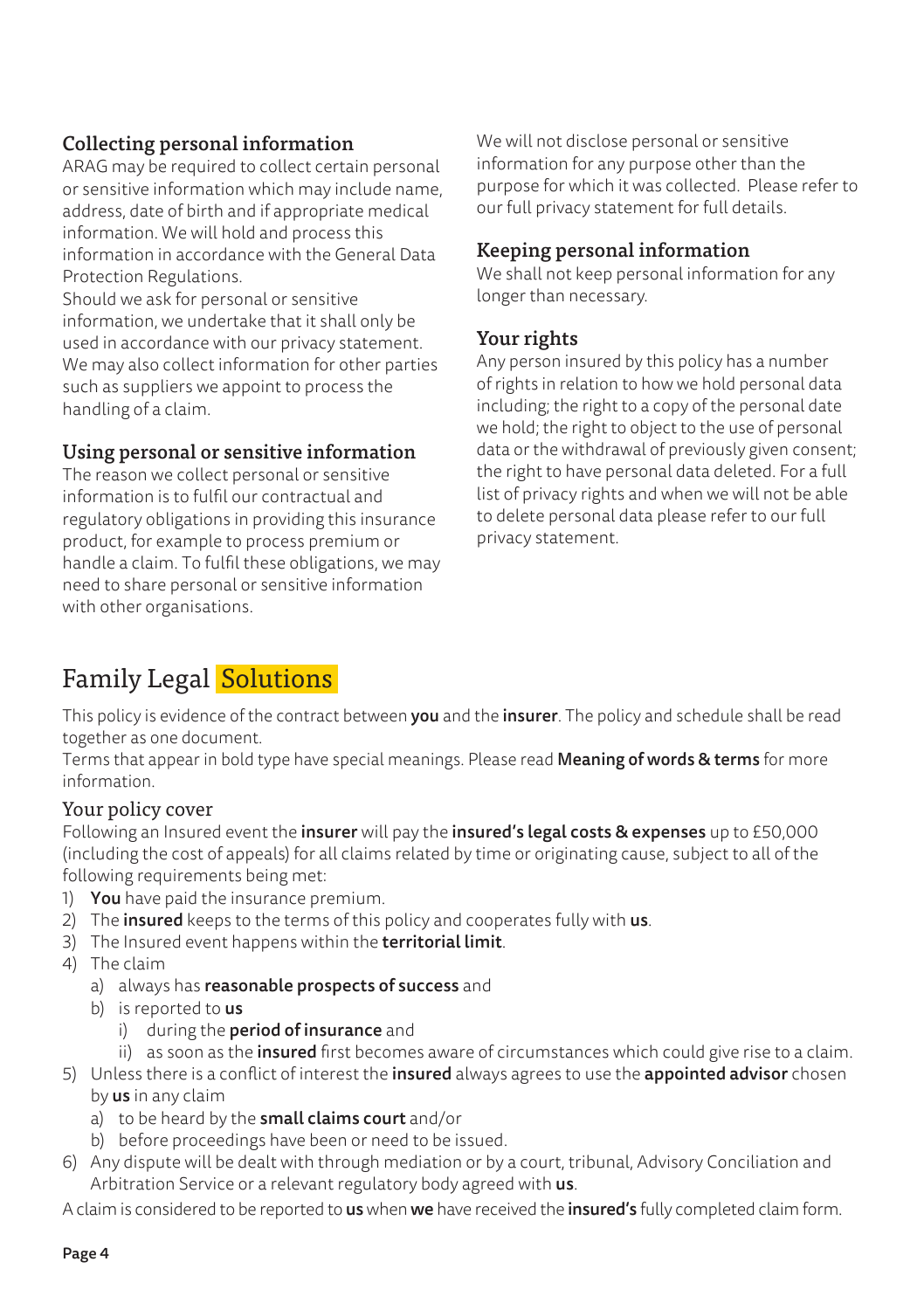## Insured **events covered**

| 1 | Employment<br>A dispute with the insured's current, former or a<br>prospective employer relating to their contract of<br>employment or related legal rights. A claim can<br>be brought once all internal dismissal, disciplinary<br>and grievance procedures as set out in the<br>a) ACAS Code of Practice for Disciplinary and<br>Grievance Procedures, or<br>b) Labour Relations Agency Code of Practice<br>on Disciplinary and Grievance Procedures in<br>Northern Ireland<br>have been or ought to have been concluded.<br>The <b>insured</b> is required to cooperate fully with<br>ACAS regarding mediation and not do anything<br>that hinders a successful outcome. | What is not covered under Insured event 1<br>Any claim arising from or relating to:<br>a dispute arising solely from personal injury<br>1.<br>defending the insured other than defending<br>2.<br>an appeal<br>3.<br><b>legal costs &amp; expenses</b> for an employer's<br>internal disciplinary process or an employee's<br>grievance hearing or appeal<br>an <b>insured's</b> employer's or ex-employer's<br>4.<br>pension scheme<br>5. a compromise or settlement agreement<br>between the <i>insured</i> and their employer<br>unless such agreement arises from an<br>ongoing claim under the policy.                                                                                                                                                                |
|---|-----------------------------------------------------------------------------------------------------------------------------------------------------------------------------------------------------------------------------------------------------------------------------------------------------------------------------------------------------------------------------------------------------------------------------------------------------------------------------------------------------------------------------------------------------------------------------------------------------------------------------------------------------------------------------|----------------------------------------------------------------------------------------------------------------------------------------------------------------------------------------------------------------------------------------------------------------------------------------------------------------------------------------------------------------------------------------------------------------------------------------------------------------------------------------------------------------------------------------------------------------------------------------------------------------------------------------------------------------------------------------------------------------------------------------------------------------------------|
|   |                                                                                                                                                                                                                                                                                                                                                                                                                                                                                                                                                                                                                                                                             |                                                                                                                                                                                                                                                                                                                                                                                                                                                                                                                                                                                                                                                                                                                                                                            |
| 2 | Contract<br>A dispute arising out of an agreement or<br>alleged agreement which has been entered into<br>by the <b>insured</b> for<br>buying or hiring consumer goods or services<br>a)<br>privately selling goods<br>b)<br>buying or selling your main home<br>$\mathsf{C}$<br>renting your main home as a tenant<br>d)<br>the occupation of your main home under a<br>e)<br>lease.                                                                                                                                                                                                                                                                                        | What is not covered under Insured event 2<br>Any claim arising from or relating to:<br>a dispute with a tenant or leasee where the<br>1.<br><b>insured</b> is the landlord or lessor<br>2.<br>loans, mortgages, pensions, or any other<br>banking, life or long-term insurance products,<br>savings or investments<br>3. the <b>insured's</b> business activities, trade,<br>venture for gain, profession or employment<br>a contract involving a motor vehicle<br>4.<br>5. a settlement due under an insurance policy<br>6. construction work, or designing, converting<br>or extending any building where the contract<br>value exceeds £6,000 including VAT.                                                                                                            |
| 3 | Property<br>A dispute relating to visible property which the<br><b>insured</b> owns following<br>a) an event which causes physical damage to<br>the insured's property including your main<br>home<br>b) a public or private nuisance or trespass<br>provided that where any boundary is<br>in dispute, you have proof of where the<br>boundary lies.                                                                                                                                                                                                                                                                                                                       | What is not covered under Insured event 3<br>The first £250 of any claim under Insured event<br>1.<br>3 b). This is payable by the insured as soon as we<br>accept the claim.<br>2. Any claim arising from or relating to:<br>a contract entered into by an <b>insured</b><br>a)<br>any building or land other than your main<br>b)<br>home<br>a motor vehicle<br>C)<br>the compulsory purchase of, or demolition,<br>d)<br>restrictions, controls or permissions placed<br>on your property by any government, local or<br>public authority<br>defending any dispute under Insured event 3<br>e)<br>a) other than defending a counter claim or an<br>appeal<br>f)<br>a dispute with any party other than the<br>person(s) who caused the damage, nuisance<br>or trespass. |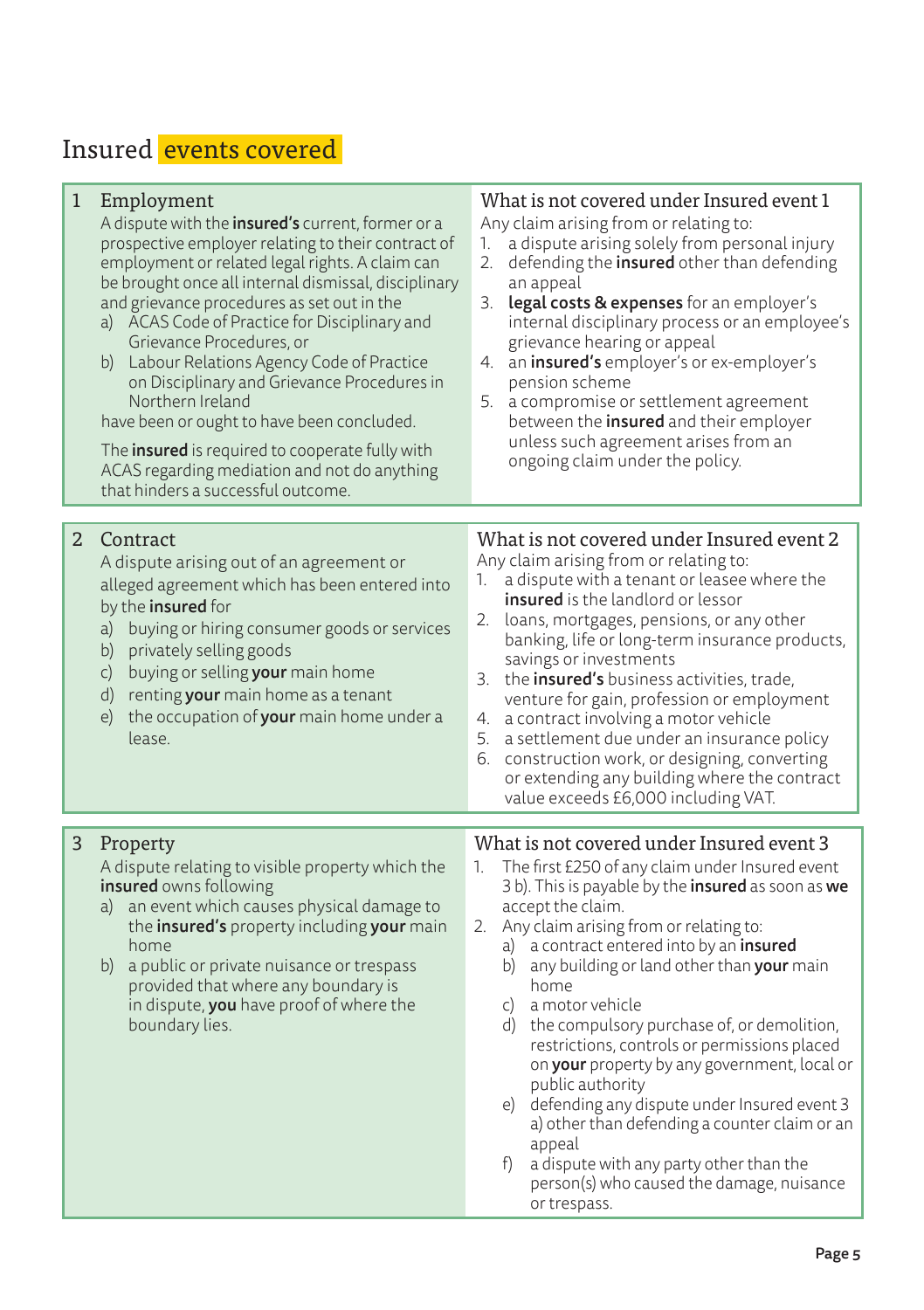|   | 4 Personal injury<br>A sudden event directly causing the insured<br>physical bodily injury or death.                                                                                                                                                                                                                                                                                                                                                                                                                                                                                                                                                                                       | What is not covered under Insured event 4<br>Any claim arising from or relating to:<br>a condition, illness or disease which develops<br>gradually over time<br>2. mental injury, nervous shock, depression or<br>psychological symptoms where the insured<br>has not sustained physical injury to their body<br>3.<br>defending any claim other than an appeal.                                                                                                                                                                                                                                                    |
|---|--------------------------------------------------------------------------------------------------------------------------------------------------------------------------------------------------------------------------------------------------------------------------------------------------------------------------------------------------------------------------------------------------------------------------------------------------------------------------------------------------------------------------------------------------------------------------------------------------------------------------------------------------------------------------------------------|---------------------------------------------------------------------------------------------------------------------------------------------------------------------------------------------------------------------------------------------------------------------------------------------------------------------------------------------------------------------------------------------------------------------------------------------------------------------------------------------------------------------------------------------------------------------------------------------------------------------|
| 5 | Clinical negligence<br>A dispute arising from alleged clinical<br>negligence or malpractice.                                                                                                                                                                                                                                                                                                                                                                                                                                                                                                                                                                                               | What is not covered under Insured event 5<br>1. Any claim arising from or relating to a<br>contract dispute.<br>Defending any claim other than an appeal.<br>2.                                                                                                                                                                                                                                                                                                                                                                                                                                                     |
| 6 | Tax<br>A formal enquiry into the <b>insured's</b> personal tax<br>affairs provided that all returns are complete<br>and have been submitted within the legal<br>timescales permitted.                                                                                                                                                                                                                                                                                                                                                                                                                                                                                                      | What is not covered under Insured event 6<br>Any claim arising from or relating to:<br>1. tax returns where HM Revenue & Customs<br>impose a penalty or which contain careless and/<br>or deliberate misstatements<br>2. a business or venture for gain of the insured<br>3. where the Disclosure of Tax Avoidance Scheme<br>Regulations apply or should apply to the<br><b>insured's</b> financial arrangements<br>4. any enquiry that concerns assets, monies or<br>wealth outside of Great Britain and Northern<br>Ireland<br>5. an investigation by the Fraud Investigation<br>Service of HM Revenue & Customs. |
| 7 | Legal defence<br>a) Work<br>An alleged act or omission of the <b>insured</b> that<br>arises from their work as an employee and<br>results in:<br>i) the <b>insured</b> being interviewed by the<br>police or others with the power to<br>prosecute<br>ii) a prosecution being brought against the<br>insured in a court of criminal jurisdiction<br>iii) civil proceedings being brought against<br>the <b>insured</b> under unfair discrimination<br>laws.<br>b) Motor<br>A motoring prosecution being brought<br>against the insured.<br>c) Other<br>A formal investigation or disciplinary hearing<br>being brought against the <b>insured</b> by a<br>professional or regulatory body. | What is not covered under Insured event 7<br>Any claim arising from or relating to:<br>owning a vehicle or driving without motor<br>1.<br>insurance or driving without a valid driving<br>licence<br>2. a parking offence.                                                                                                                                                                                                                                                                                                                                                                                          |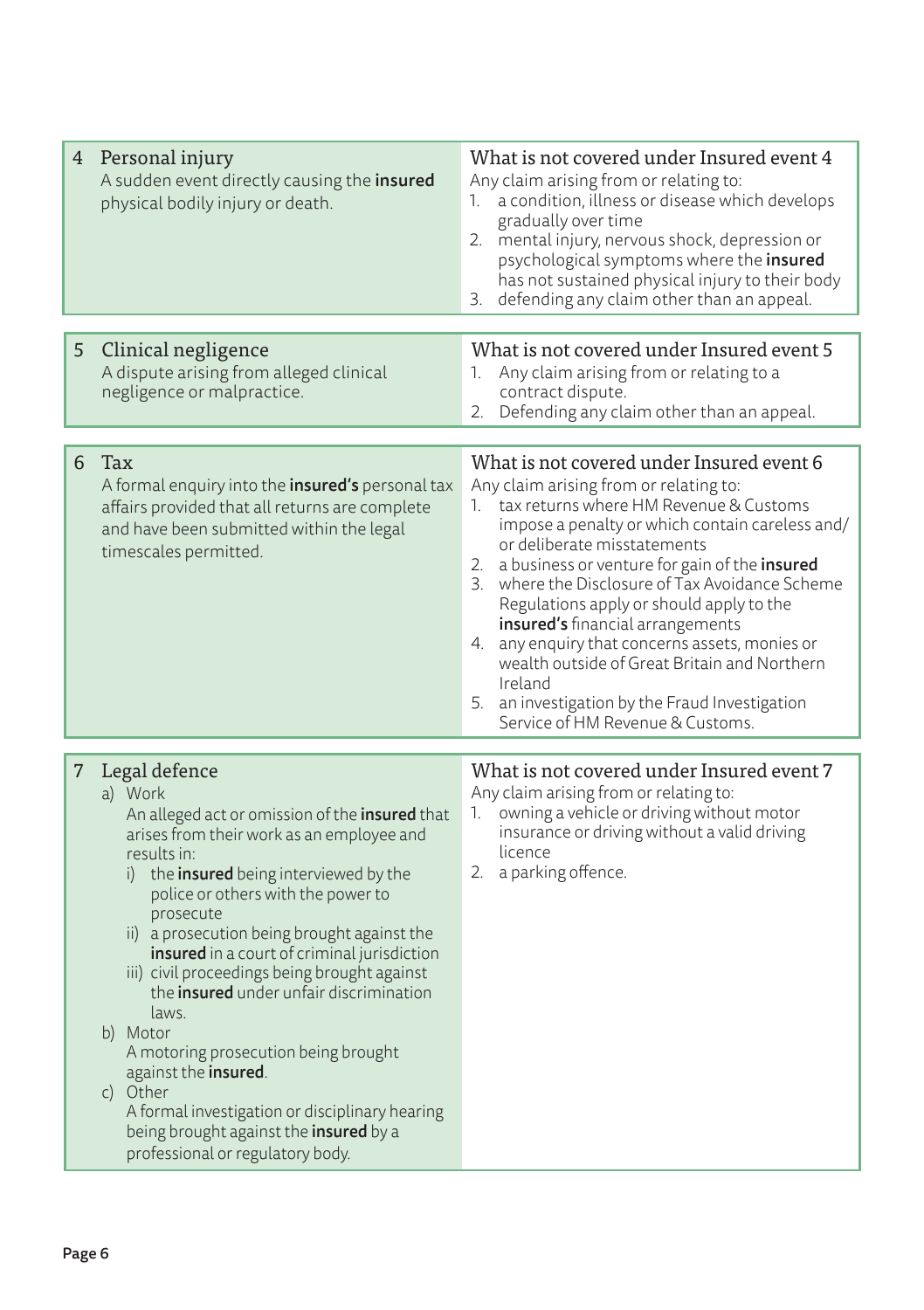| 8 | Loss of earnings<br>The <b>insured's</b> absence from work to attend<br>court, tribunal, arbitration or regulatory<br>proceedings at the request of the appointed<br>advisor or whilst on jury service which results in<br>loss of earnings.                                                                             | What is not covered under Insured event 8<br>Loss of earnings in excess of £1,000.<br>1.<br>Any sum which can be recovered from the court<br>2.<br>or tribunal.                                                             |
|---|--------------------------------------------------------------------------------------------------------------------------------------------------------------------------------------------------------------------------------------------------------------------------------------------------------------------------|-----------------------------------------------------------------------------------------------------------------------------------------------------------------------------------------------------------------------------|
| 9 | Identity theft<br>A dispute arising from the use of the insured's<br>personal information without their permission in<br>order to commit fraud or other crimes provided<br>the insured contacts our Identity Theft Advice<br>and Resolution Service as soon as they suspect<br>that their identity may have been stolen. | What is not covered under Insured event 9<br>The <b>insurer</b> will not pay for any money claimed,<br>goods, loans, or other property or financial loss or<br>other benefit obtained as a result of the identity<br>theft. |

## What is not covered by this policy (applicable to the whole policy)

The **insured** is not covered for any claim arising from or relating to:

- 1. legal costs & expenses incurred without our consent
- 2. any actual or alleged act or omission or dispute happening before, or existing at the start of the policy and which the *insured* believed or ought reasonably to have believed could lead to a claim
- 3. an amount below £100
- 4. an allegation against the **insured** involving:
	- a) assault, violence, dishonesty, malicious falsehood or defamation
	- b) the manufacture, dealing in or use of alcohol, illegal drugs, indecent or obscene materials
	- c) illegal immigration
	- d) offences under Part 7 of the Proceeds of Crime Act 2002 (money laundering offences)
- 5. a dispute between **your** family members
- 6. an insured's deliberate or reckless act
- 7. a judicial review
- 8. a dispute arising from or relating to clinical negligence except as provided for in Insured event 5 Clinical negligence
- 9. a dispute with us not dealt with under Condition 6, or the insurer or the company that sold this policy
- 10. a) ionising radiations or contamination by radioactivity from any nuclear fuel or from any nuclear waste or from the combustion of nuclear fuel
	- b) radioactive, toxic, explosive or other hazardous properties of any explosive nuclear assembly or nuclear component thereof
	- c) war, invasion, act of foreign enemy hostilities (whether war is declared or not), civil war, rebellion, revolution, insurrection or military or usurped power
	- d) pressure waves from aircrafts or other aerial devices travelling at sonic or supersonic speed
	- e) any terrorist action (regardless of any other cause or event contributing concurrently or in any other sequence to the liability) or any action taken in controlling, preventing or suppressing terrorist action. If the insurer alleges that by reason of this exclusion any liability or loss is not covered by this policy, the burden of proving the contrary shall be upon the *insured*
- 11. a group litigation order

```
12. the payment of fines, penalties or compensation awarded against the insured.
```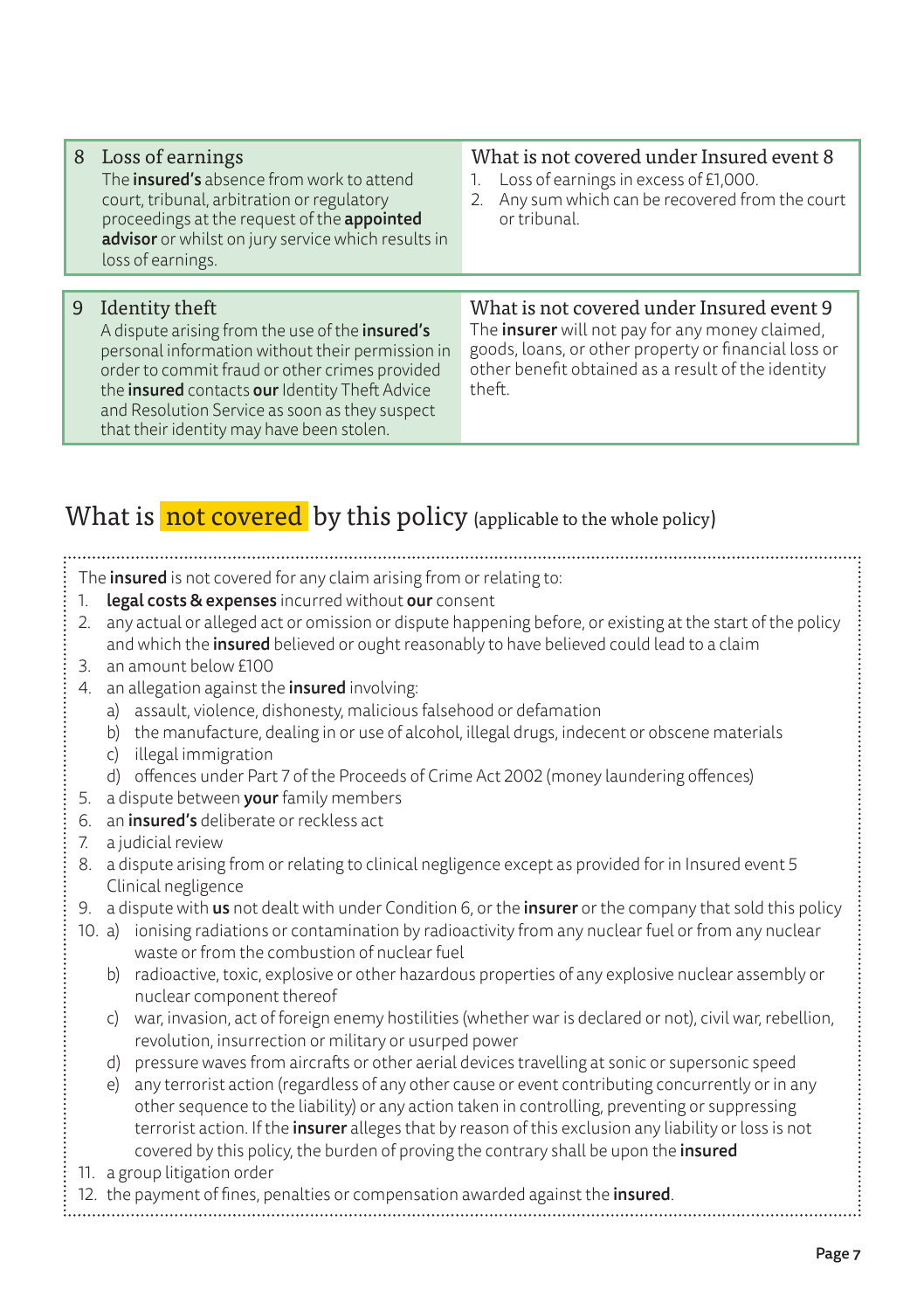## Policy conditions

Where the insurer's risk is affected by the insured's failure to keep to these conditions the insurer can cancel your policy, refuse a claim or withdraw from an ongoing claim. The insurer also reserves the right to recover legal costs & expenses from the insured if this happens.

### 1. The insured's responsibilities

An insured must:

- a) tell us immediately of anything that may make it more costly or difficult for the appointed advisor to resolve the claim in the insured's favour
- b) cooperate fully with  $us$ , give the appointed advisor any instructions we require, and keep them updated with progress of the claim and not hinder them
- c) take reasonable steps to claim back **legal costs & expenses** and, where recovered, pay them to the insurer
- d) keep legal costs & expenses as low as possible
- e) allow the **insurer** at any time to take over and conduct in the **insured's** name, any claim.

#### 2. Freedom to choose an appointed advisor

- a) In certain circumstances as set out in 2b) below the **insured** may choose an **appointed** advisor. In all other cases no such right exists and we shall choose the appointed advisor.
- b) The insured may choose an appointed advisor if:
	- i) we agree to start proceedings or proceedings are issued against an insured, or
	- ii) there is a conflict of interest

except where the insured's claim is to be dealt with by the small claims court where we shall choose the appointed advisor.

- c) Where the insured wishes to exercise the right to choose, the insured must write to us with their preferred representative's contact details. Where the *insured* chooses to use their preferred representative, the *insurer* will not pay more than we agree to pay a solicitor from our panel. (Our panel solicitor firms are chosen with care and we agree special terms with them which may be less than the rates available from other firms.)
- d) If the insured dismisses the appointed advisor without good reason, or withdraws from the claim without our written agreement, or if the appointed advisor refuses with good reason to continue acting for an insured, cover will end immediately.
- e) In respect of a claim under Insured event 1 Employment, 2 Contract, 4 Personal injury or 5 Clinical negligence, the insured must enter into a conditional fee agreement or the appointed advisor must enter into a collective conditional fee agreement, where legally permitted.

#### 3. Consent

- a) The insured must agree to us having sight of the appointed advisor's file relating to the insured's claim. The insured is considered to have provided consent to us or our appointed agent to have sight of their file for auditing and quality control purposes.
- b) An insured must have your agreement to claim under this policy.

#### 4. Settlement

- a) The insurer has the right to settle the claim by paying the reasonable value of the insured's claim.
- b) The insured must not negotiate, settle the claim or agree to pay legal costs & expenses without our written agreement.
- c) If the **insured** refuses to settle the claim following advice to do so from the **appointed** advisor, the insurer reserves the right to refuse to pay further legal costs & expenses.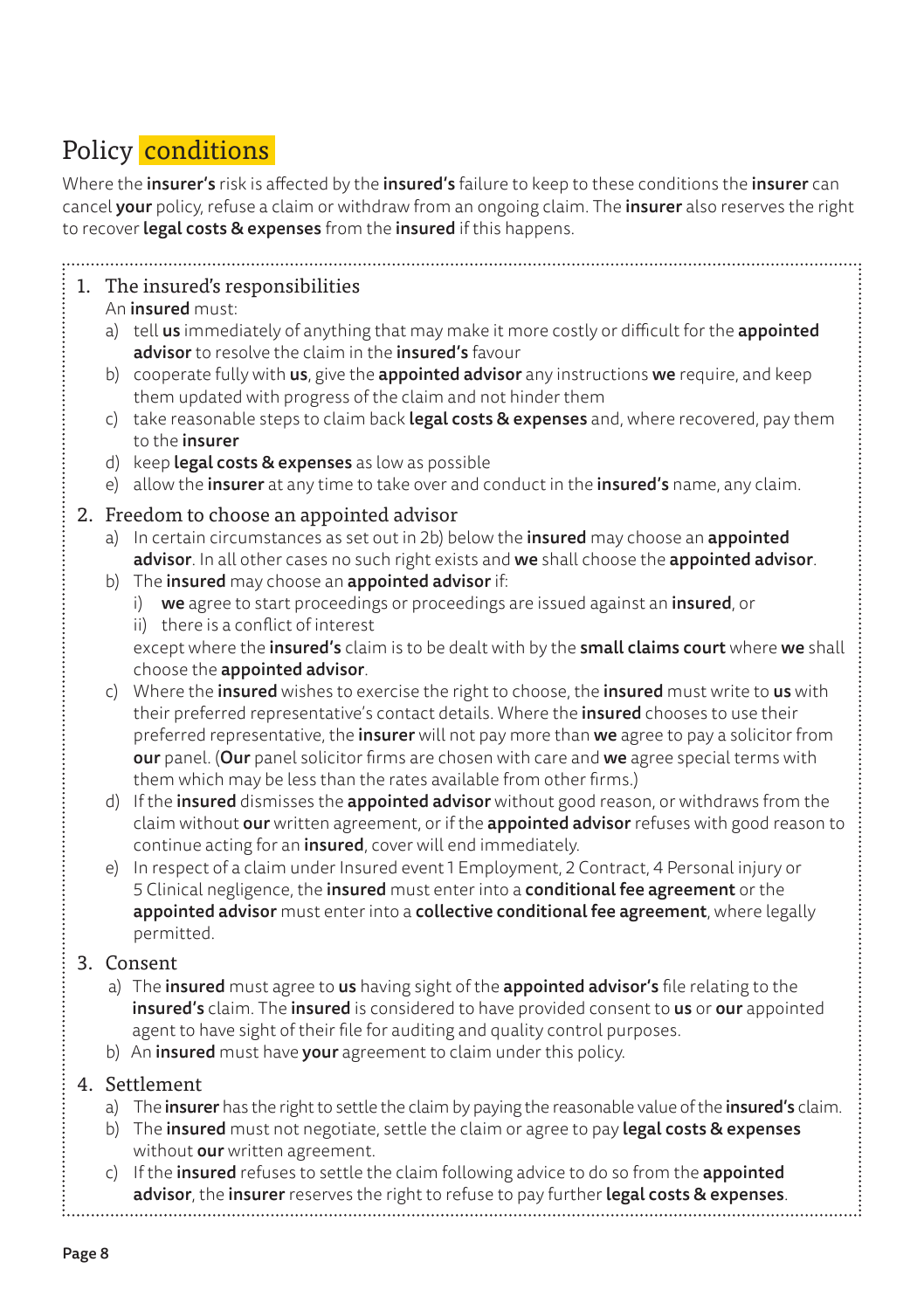d) The **insured** must settle **communication costs** arising from Insured event 9 Identity theft in the first instance and make a receipted claim to us for reimbursement.

#### 5. Barrister's opinion

We may require the *insured* to obtain and pay for an opinion from a barrister if a dispute arises regarding the merits or value of the claim. If the opinion supports the **insured**, then the *insurer* will reimburse the reasonable costs of that opinion. If that opinion conflicts with advice obtained by us, then the insurer will pay for a final opinion which shall be binding on the insured and us. This does not affect the *insured's* right under Condition 6 below.

#### 6. Disputes

If any dispute between the *insured* and us arises from this policy, the *insured* can make a complaint to us as described on the back page of this policy and we will try to resolve the matter. If we are unable to satisfy the *insured's* concerns the *insured* can ask the Financial Ombudsman Service to arbitrate over the complaint.

#### 7. Other insurance

The insurer will not pay more than their fair share (rateable proportion) for any claim covered by another policy, or any claim that would have been covered by any other policy if this policy did not exist.

#### 8. Fraudulent claims and claims tainted by dishonesty

- a) If an insured makes any claim which is fraudulent or false, the policy shall become void and all benefit under it will be lost.
- b) An insured shall at all times be entirely truthful and open in any evidence, disclosure or statement they give and shall act with complete honesty and integrity throughout. Where, on the balance of probabilities and having considered carefully all the facts of the claim, it appears that the **insured** has breached this condition and that the breach has:
	- i) affected our assessment of reasonable prospects of success, and/or
	- ii) prejudiced any part the outcome of the *insured's* claim
	- the insurer shall have no liability for legal costs & expenses.

#### 9. Cancellation

- a) You may cancel the policy within 14 days of the date of the purchase of this policy with a full refund of the premium paid provided that an **insured** has not made a claim which has been accepted.
- b) You may cancel this policy at any time by giving at least 21 days' written notice to us. The insurer will refund the premium for the remaining period of insurance unless the insured has notified a claim which has been or is subsequently accepted under this policy in which case no return of premium shall be allowed.
- c) Where there is a valid reason for doing so, the *insurer* has the right to cancel the policy at any time by giving at least 21 days' written notice to **you**. The **insurer** will refund the premium for the remaining **period of insurance**. We will set out the reason for cancellation in writing. Valid reasons may include but are not limited to:
	- where the party claiming under this policy fails to cooperate with or provide information to us or the appointed advisor in a way that materially affects our ability to process a claim, or our ability to defend the insurer's interests
	- ii) where the party claiming under this policy uses threatening or abusive behaviour or language, or intimidates or bullies our staff or suppliers
	- iii) where **we** reasonably suspect fraud.

The insurer also reserves the right to withdraw from any claim in the circumstances noted in 9 c).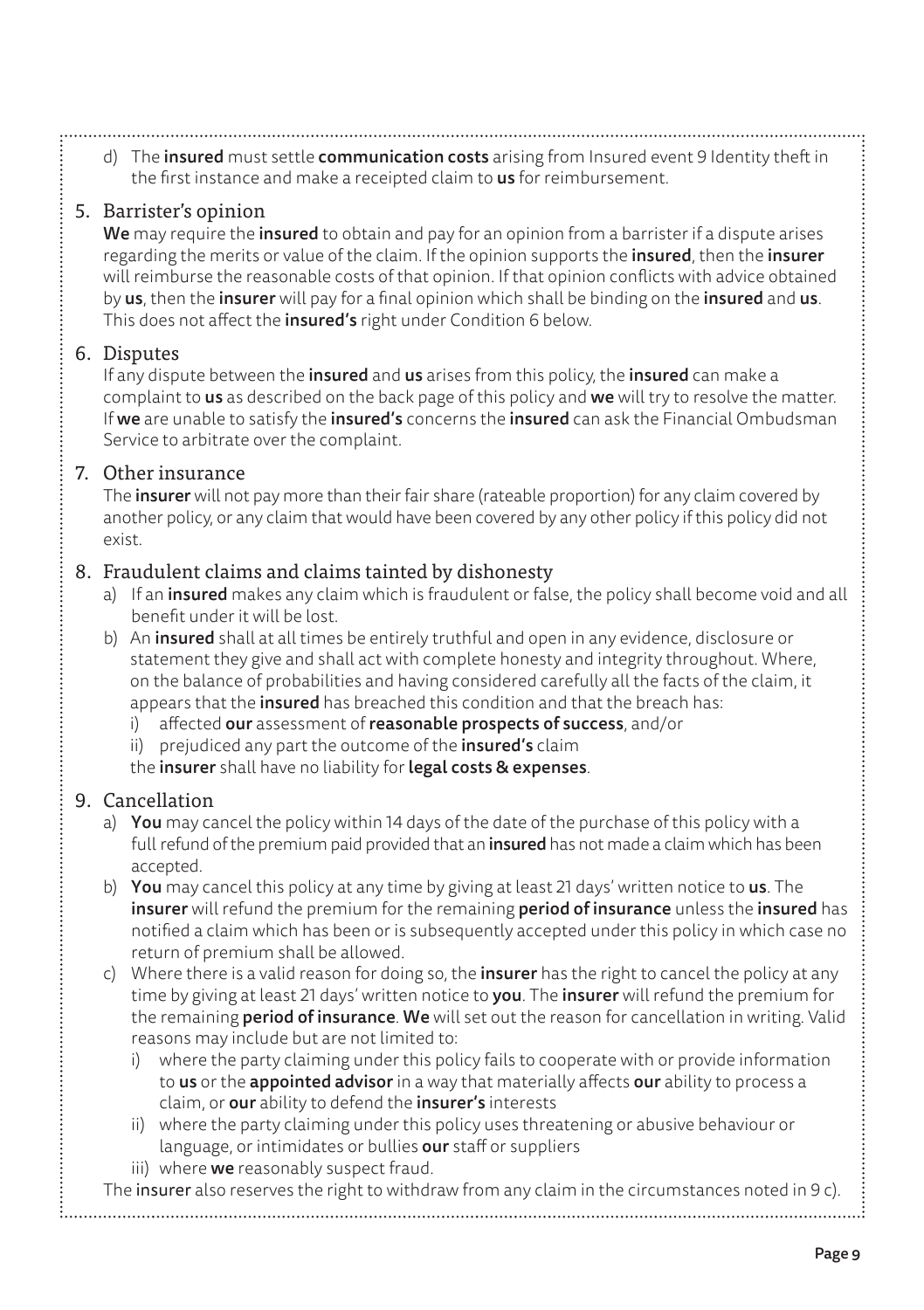All legal instruments and rules referred to within the policy shall include equivalent legislation in Scotland, Northern Ireland, the Isle of Man and the Channel Islands and any subsequent amendment or replacement legislation. This policy will be governed by English law.

#### 11. Contracts (Rights of Third Parties) Act 1999

 A person who is not party to this contract has no right to enforce the terms and conditions of this policy under the Contracts (Rights of Third Parties) Act 1999.

## Meaning of words & terms

Certain words and terms contained in this policy have been defined as they have the same meaning wherever they appear.

#### Appointed advisor

The solicitor, accountant, mediator or other advisor appointed by us to act on behalf of the insured.

#### Collective conditional fee agreement

A legally enforceable agreement entered into on a common basis between the **appointed advisor** and us to pay their professional fees on the basis of 100% "no-win no-fee".

#### Conditional fee agreement

A legally enforceable agreement between the insured and the appointed advisor for paying their professional fees on the basis of 100% "no-win no-fee".

#### Communication costs

The reasonable cost of phone calls, postage (including special delivery), image scanning, photocopying or credit reports where the insured has taken advice from **our** Identity Theft Advice and Resolution Service.

#### Insured

You, your partner and relatives permanently living with you in your main home in the UK. (The insurer will cover your children temporarily away from home for the purposes of higher education.)

#### Insurer

AmTrust Europe Limited (written under unique market reference B0356KA233D12A000 or replacement thereof).

#### Legal costs & expenses

- 1. Reasonable legal costs and disbursements reasonably and proportionately incurred by the appointed advisor on the standard basis and agreed in advance by us. The term "standard basis" can be found within the Courts' Civil Procedure Rules Part 44.
- 2. In civil claims, other side's costs, fees and disbursements where the insured has been ordered to pay them or pays them with our agreement.
- 3. Reasonable accountancy fees reasonably incurred under Insured event 6 Tax by the appointed advisor and agreed by us in advance.
- 4. The *insured's* basic wages or salary under Insured event 8 Loss of earnings while attending court or tribunal at the request of the appointed advisor or whilst on jury service.
- 5. The insured's communication costs.

#### Period of insurance

The period shown in the schedule to which this policy attaches.

#### Reasonable prospects of success

1. Other than as set out in 2. and 3. below, a greater than 50% chance of the insured successfully pursuing or defending the claim and, if the insured is seeking damages or compensation, a greater than 50% chance of enforcing any judgment that might be obtained.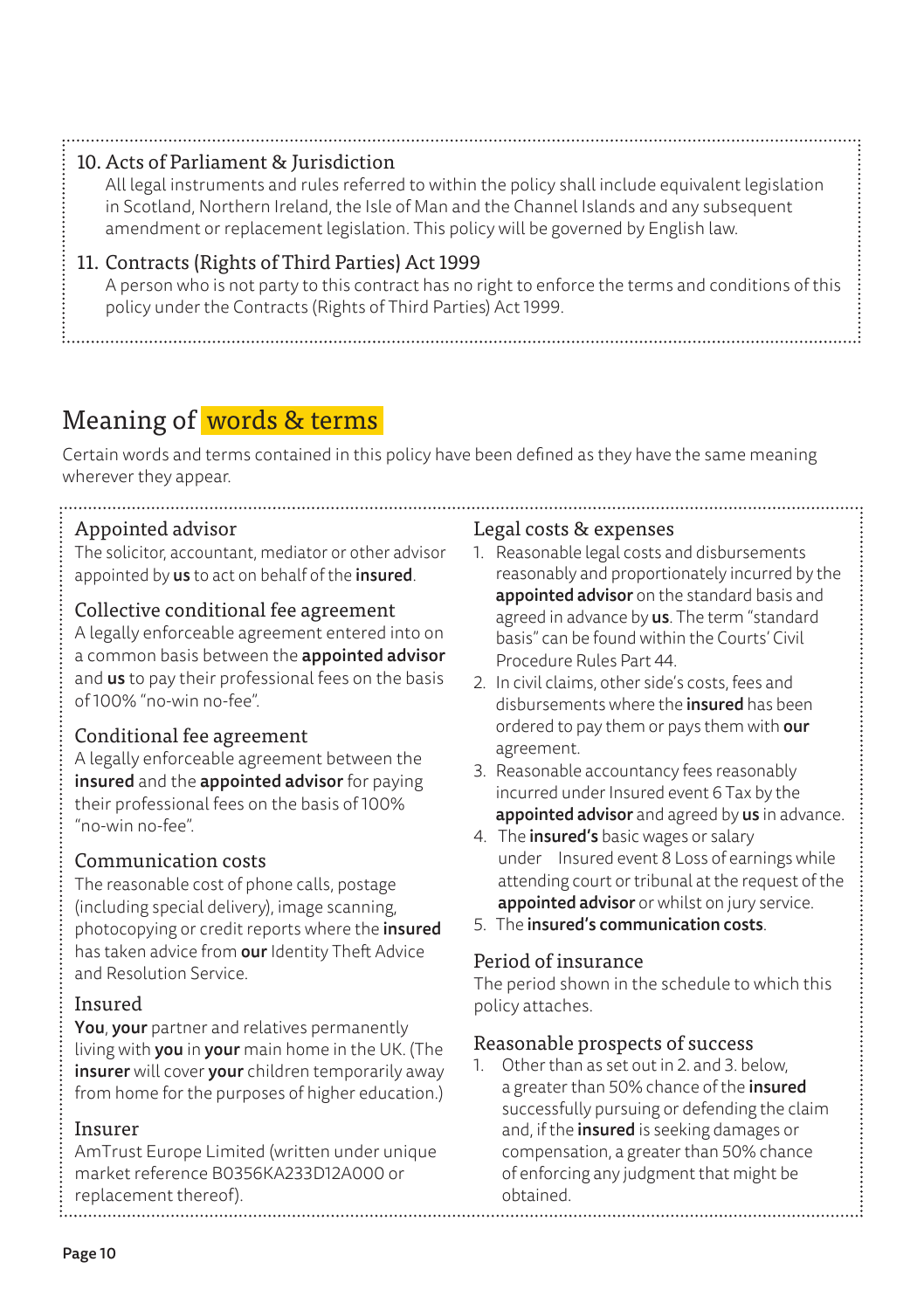- 
- 2. In criminal prosecution claims where the insured
	- a) pleads guilty, a greater than 50% chance of reducing any sentence or fine or
	- b) pleads not guilty, a greater than 50% chance of that plea being accepted by the court.
- 3. In all claims involving an appeal, a greater than 50% chance of the insured being successful.

Where it has been determined that reasonable prospects of success as set out in 1., 2. and 3. above do not exist, the *insured* shall be liable to pay any legal costs incurred should they pursue or defend their claim irrespective of the outcome.

#### Small claims court

A court in England & Wales that hears a claim falling under the small claims track in the County Court as defined by Section 26.6 (1) of the Civil Procedure Rules 1999; a court in Scotland that uses the simple claims procedure as set out by the Courts Reform (Scotland) Act 2014, a court in Northern Ireland where the sum in dispute is less than £3,000 or the equivalent jurisdiction in the Channel Islands and Isle of Man where the policy applies.

#### Territorial limit

For Insured events 2 Contract and 4 Personal injury: the United Kingdom, Channel Islands, Isle of Man, countries in the European Union, Norway and Switzerland.

For all other Insured events: the United Kingdom, Channel Islands and Isle of Man.

#### We/us/our

ARAG plc who is authorised under a binding authority agreement on behalf of the insurer, AmTrust Europe Limited.

#### You/your

The person(s) named in the schedule to which this policy attaches.

Signed by

Managing Director ARAG plc